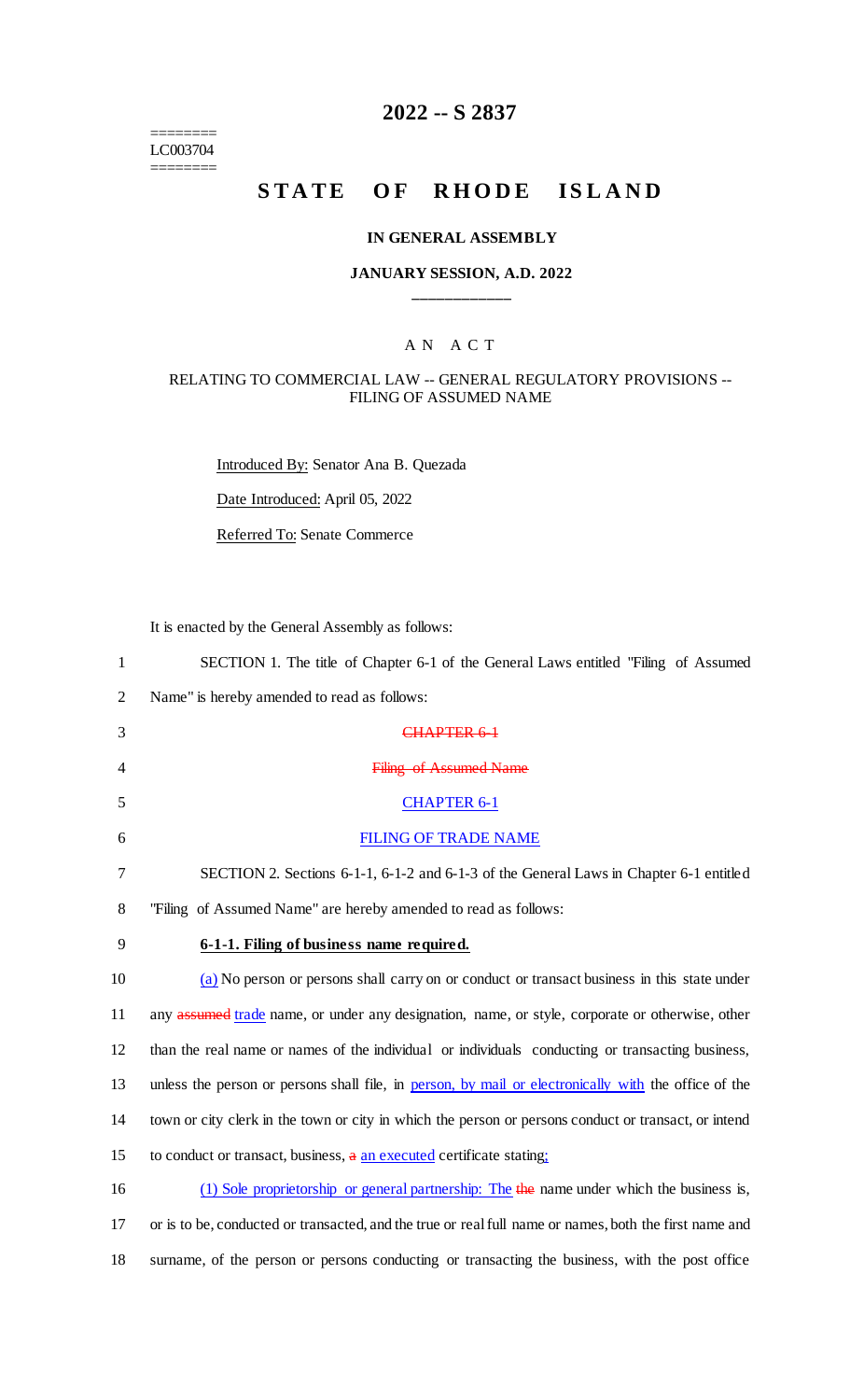1 address or addresses of the person or persons. The certificate shall be executed and sworn to by the person or persons so conducting or intending to conduct the business, before some person 3 authorized to administer oaths, the email address of the person or persons, and the North American Industry Classification System (NAICS) code. (2) The trade name shall be distinguishable upon the records of the trade name registry from the name of any trade name on file within the municipality where the registration will be recorded. (i) For purposes of this chapter, the term "distinguishable upon the record" means the standard used by the department of state in its name availability guidelines for domestic entities. (b) Whenever this chapter requires a certificate to be executed and acknowledged, such 11 requirement is satisfied by either: (1) The formal acknowledgement by any individual signing the certificate that it is his or her act and deed or the act and deed of the corporation, and that the facts stated therein are true. This acknowledgement must be made before an individual who is authorized by the law of the place of execution to take acknowledgement; or (2) The signature, without more, of the individual or individuals signing the certificate, in which case such signature or signatures constitutes the affirmations or acknowledgement of the signatory, under penalties of perjury, that the certificate is that individual's act and deed or the act 19 and deed of the corporation, and that the facts stated therein are true. **6-1-2. Indexes -- Filing fee -- Certified copies as evidence.** 21 The several town and city clerks of this secretary of state shall keep alphabetical indexes 22 an online register of all persons filing certificates and of all names or styles assumed, referred to in this chapter, and, for the indexing and filing of the certificates, the town and city clerks shall receive for the benefit of the town or city a fee of ten dollars (\$10.00) each. A copy of the certificate, duly certified to by the town or city clerk in whose office the certificate shall be filed, shall be presumptive evidence in all courts in this state of the facts contained in the certificate. **6-1-3. Corporations -- Partnership names.** This chapter shall in no way affect or apply to any duly registered or qualified, domestic 29 or foreign corporation, limited liability company, limited liability partnership, or limited 30 partnership duly organized under the laws of this state, or to any corporation or limited partnership 31 organized under the laws of any other state and lawfully doing business in this state, or to any partnership or joint venture, the name or designation of which includes the true or real surname of at least one individual who is a partner or joint venturer. SECTION 3. Chapter 6-1 of the General Laws entitled "Filing of Assumed Name" is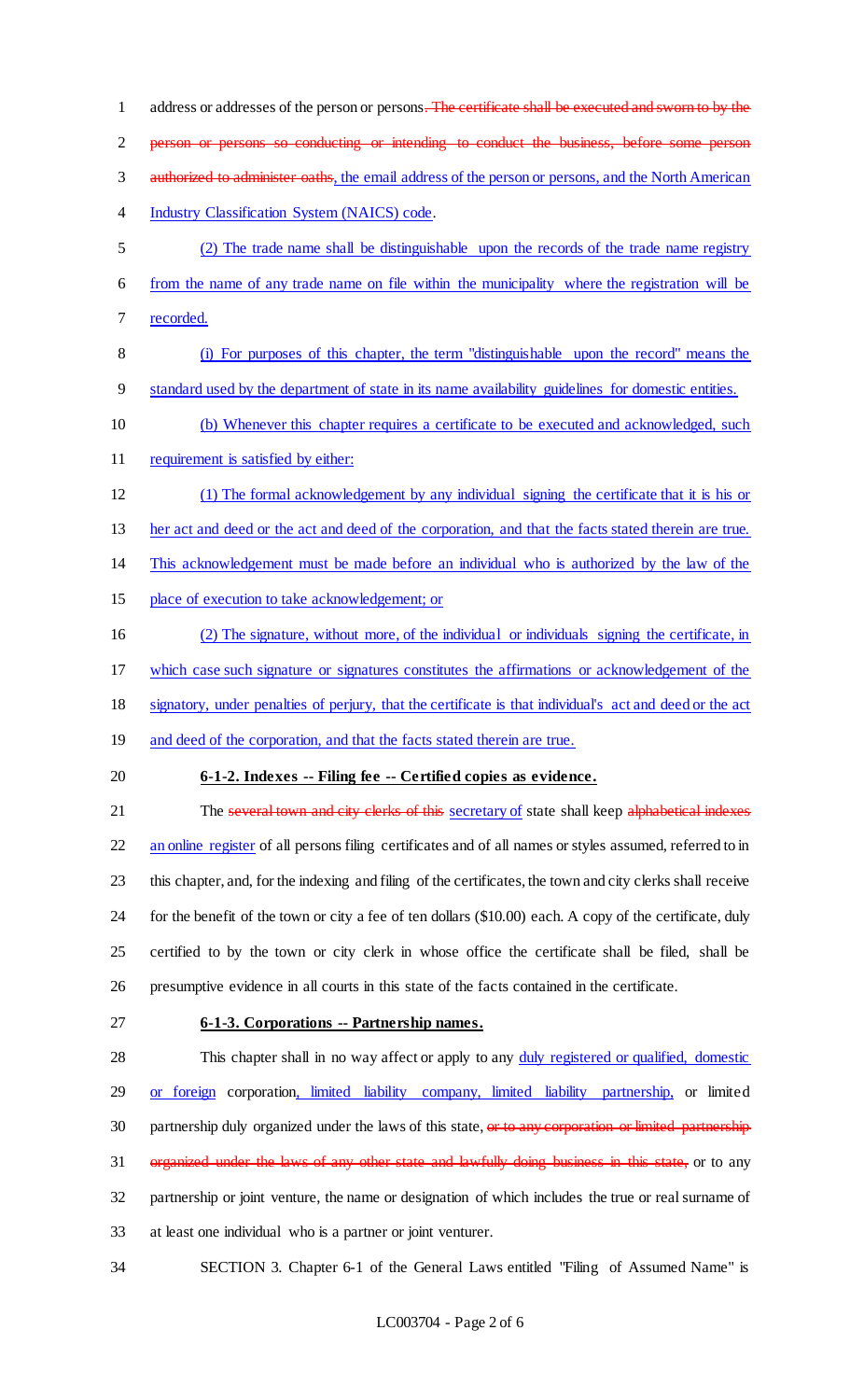| $\mathbf{1}$   | hereby amended by adding thereto the following sections:                                        |
|----------------|-------------------------------------------------------------------------------------------------|
| $\overline{2}$ | 6-1-1.1. Definitions.                                                                           |
| 3              | For purposes of this chapter, the following definitions apply:                                  |
| 4              | (1) "Business" means an occupation, profession, or employment engaged in for the purpose        |
| 5              | of seeking a profit.                                                                            |
| 6              | (2) "Department" means the department of state.                                                 |
| 7              | (3) "Electronic transmission" means any form of communication, not directly involving           |
| 8              | the physical transmission of paper, that creates a record that may be retained, retrieved, and  |
| 9              | reviewed by a recipient thereof, and that may be directly reproduced in paper form by such a    |
| 10             | recipient through an automated process.                                                         |
| 11             | (4) "Filing" means delivered to the secretary of state in either paper format or electronic     |
| 12             | transmission through a medium provided and authorized by the secretary of state.                |
| 13             | (5) "Municipality" means and includes any city or town within the state.                        |
| 14             | (6) "Person" means any individual, partnership, limited liability company, or corporation       |
| 15             | conducting or having an interest in a business in the state.                                    |
| 16             | (7) "Signature" or "Signed" or "Executed" means an original signature, facsimile, or an         |
| 17             | electronically transmitted signature submitted through a medium provided and authorized by the  |
| 18             | secretary of state.                                                                             |
| 19             | (8) "Trade name" means a word(s) or names(s), or any combination of a word(s) or                |
| 20             | $name(s)$ , used by a person to identify the person's business which:                           |
| 21             | (i) Is not, or does not include, the true and real name of all persons conducting the business; |
| 22             | <b>or</b>                                                                                       |
| 23             | (ii) Includes words which suggest additional parties of interest such as "company," "and        |
| 24             | sons," or "and associates."                                                                     |
| 25             | (9) "True and real name" means:                                                                 |
| 26             | (i) The last name of an individual coupled with the first name, middle names, initials, or      |
| 27             | any combination thereof; or                                                                     |
| 28             | (ii) The designation or identifying name by which an individual is best known and called        |
| 29             | in the business community where that individual transacts business, if this designation or      |
| 30             | identifying name is used as that individual's legal signature.                                  |
| 31             | 6-1-5. Changes in registration -- Filing notice of change.                                      |
| 32             | (a) A notice of change must be filed with the municipality when a change occurs in:             |
| 33             | (1) The true and real name of a person conducting a business with a trade name registered       |
|                |                                                                                                 |

under this chapter; or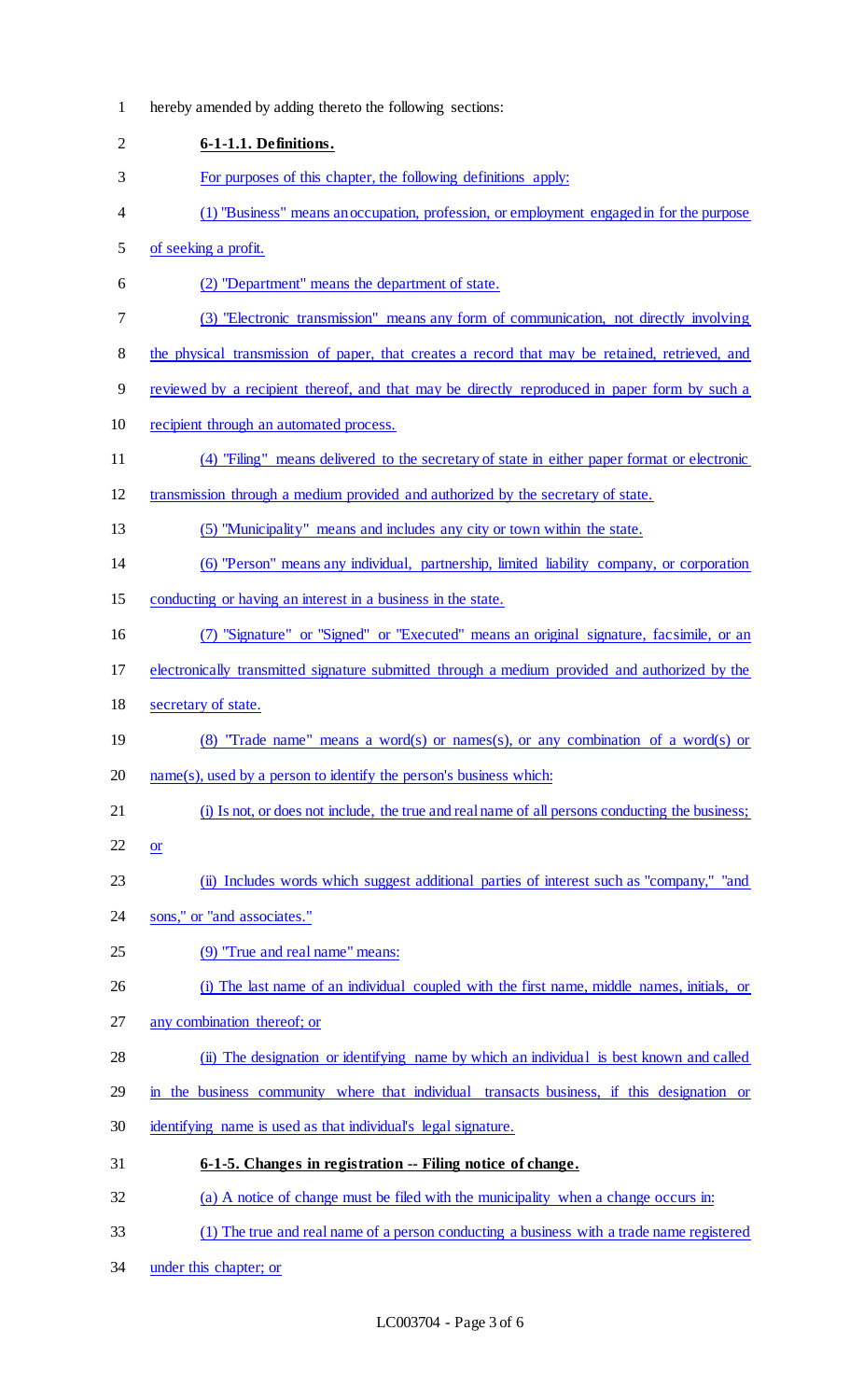(2) Any mailing address or email address set forth on the registration or any subsequently filed notice of change. (b) A notice of cancellation must be filed with the municipality when use of a trade name is discontinued. (c) A notice of cancellation, together with a new registration, must be filed before conducting or transacting any business when: (1) An addition, deletion, or any change of person or persons conducting business under the registered trade name occurs; or (2) There is a change in the wording or spelling of the trade name since initial registration or renewal. **6-1-6. Failure to file.**  No person or persons carrying on, conducting, or transacting business under any trade name shall be entitled to maintain any suit in any of the courts of this state until such person or persons have properly completed the registration as provided for in § 6-1-2. Failure to complete this registration shall not impair the validity of any contract or act of such person or persons and shall not prevent such person or persons from defending any suit in any court of this state. **6-1-7. Renewal or cancellation.**  (a) The municipality shall require the bi-annual renewal of trade names and establish a 19 process for renewing trade names. Any such renewal process must allow persons to renew their 20 trade name at the same time they are required to renew their business license, if applicable. (b) The municipality may cancel a person's trade name upon request of the person the trade 22 name is registered to. The municipality may also provide for the cancellation of trade names under circumstances as defined by the municipality by rule or regulation, which may include failure to 24 renew a trade name under a renewal process as may be established by the municipality under the 25 authority of subsection (a) of this section. (c)(1) The municipality must make a reasonable effort to notify a person that the 27 municipality intends to cancel the person's trade name. This notice is not required when a request for cancellation of a trade name is received by the municipality from the person the trade name was 29 registered to or the person's authorized representative. The municipality may comply with this subsection either by mailing the notice to the person's last known address on record with the municipality or by providing the notice electronically in lieu of mail. Such electronic notice may be sent by email to the person's last known email address on record with the municipality. Provided, however, if the municipality sends a notice by email and is notified that the email is undeliverable, 34 the municipality must resend the notice by mail to the person's last known address on record with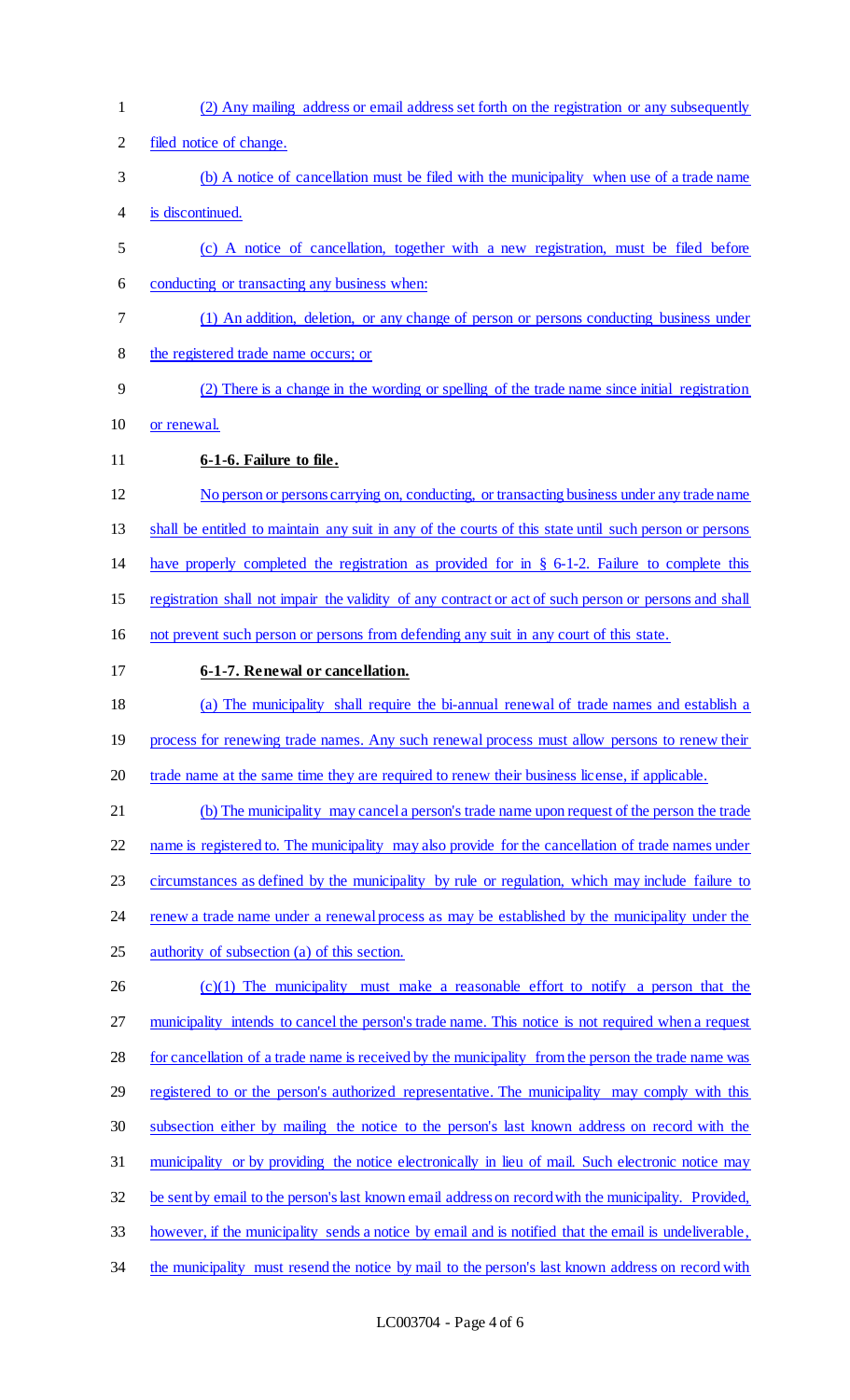1 the municipality.

| $\overline{2}$ | (2) The municipality may cancel a trade name unless, within sixty (60) days of sending the             |
|----------------|--------------------------------------------------------------------------------------------------------|
| 3              | notice required under this subsection, the person notifies the municipality in writing not to cancel   |
| 4              | the person's trade name, files a restoration statement pursuant to $\S$ 6-1-8 and pays any applicable  |
| 5              | revival fee.                                                                                           |
| 6              | (d) The municipality may remove any canceled trade names from its database of trade                    |
| 7              | names.                                                                                                 |
| 8              | 6-1-8. Restoration statement.                                                                          |
| 9              | If any person or persons shall fail to file a bi-annual report, it may file a restoration              |
| 10             | statement and pay a twenty-five dollar (\$25.00) revival fee. The restoration statement shall include: |
| 11             | (1) The name under which the business is, or is to be, conducted or transacted;                        |
| 12             | (2) The true or real full name or names, both the first name and surname, of the person or             |
| 13             | persons conducting or transacting the business;                                                        |
| 14             | (3) The post office address or addresses of the person or persons conducting business;                 |
| 15             | (4) The email address of the person or persons conducting business; and                                |
| 16             | (5) The North American Industry Classification System (NAICS) code.                                    |
| 17             | SECTION 4. This act shall take effect on January 1, 2024.                                              |

#### ======== LC003704  $=$